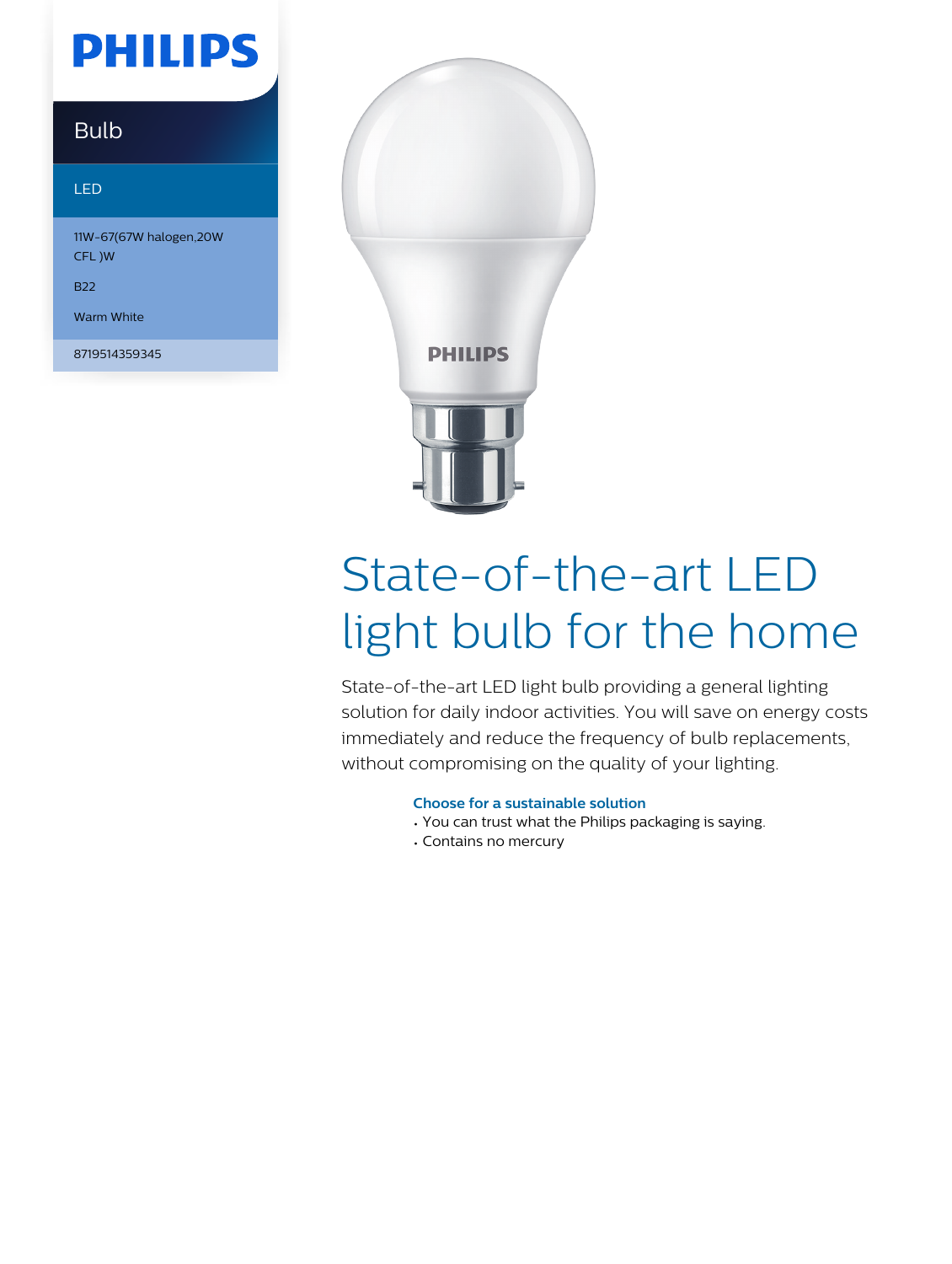### **Highlights**

#### **No UV or IR**

The beam of light is free of infra-red meaning no heat is radiated, and no ultra-violet light means that fabric and items under this light wonont fade.

**Contains no mercury**

### Specifications

#### **Bulb characteristics**

- Dimmable: No
- Intended use: Indoor
- Lamp shape: Non directional bulb
- Socket: B22
- Technology: LED
- Type of glass: Frosted

#### **Bulb dimensions**

- Height: 10.8 cm
- Weight: 0.038 kg
- Width: 6 cm

#### **Durability**

- Average life (at 2.7 hrs/day): 10 year(s)
- Lumen maintenance factor: 70%
- Nominal lifetime: 10,000 hour(s)
- Number of switch cycles: 50,000

#### **Light characteristics**

- Beam angle: 150 degree(s)
- Color consistency: 6SDCM
- Color rendering index (CRI): 80
- Color temperature: 3000 K
- Light Color Category: Warm White
- Nominal luminous flux: 1150 lumen
- Starting time: <0.5 s
- Warm-up time to 60% light: Instant full light
- Color Code: 830 | CCT of 3000K

#### **Miscellaneous**

• EyeComfort: No

#### **Other characteristics**

- Lamp current: 95 mA
- Efficacy: 104 lm/W

#### **Packaging information**

- EAN: 8719514359345
- EOC: 871951435934500
- Product title: ESS LEDBulb 11W B22 3000K 230V 6CT/6 AU

#### **Power consumption**

- Power factor: 0.51
- Voltage: 220-240 V
- Wattage: 11 W
- Wattage equivalent: 67 W

#### **Product dimensions & weight**

• Length: 10.8 cm

#### **Rated values**

- Rated beam angle: 150 degree(s)
- Rated lifetime: 10,000 hour(s)
- Rated luminous flux: 1150 lumen
- Rated peak intensity: 246 cd
- Rated power: 11 W

#### **Technical specifications**

• Frequency: 50-60 Hz